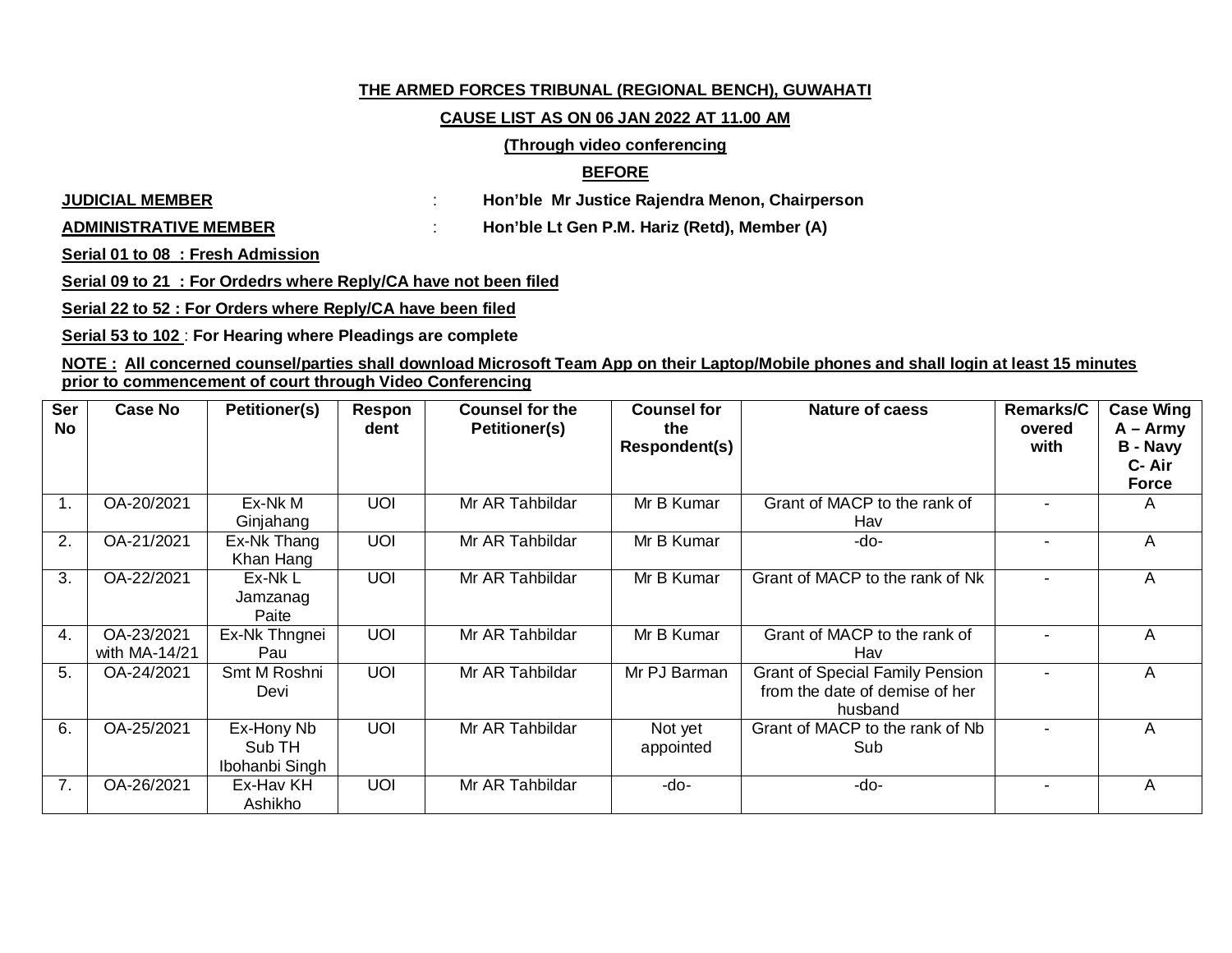| 8.                | OA-27/2021<br>with MA-15/21                                   | Ex-Hav<br>Khaineimang               | <b>UOI</b>     | Mr AR Tahbildar                                           | Not yet<br>appointed               | <b>Grant of Disability Element of</b><br>Pension                                                                                                                |                         | A              |
|-------------------|---------------------------------------------------------------|-------------------------------------|----------------|-----------------------------------------------------------|------------------------------------|-----------------------------------------------------------------------------------------------------------------------------------------------------------------|-------------------------|----------------|
| 9.                | OA-36/2019<br>with MA-25/19<br>& MA-04/20                     | Ex-Hav N<br>Tomba Singh             | UOI            | Mr AR Tahbildar                                           | Mr PK Garodia                      | <b>Grant of Broad Banding benefits</b><br>of Disability Element of Pension<br>from 30 to 50% from the date of<br>retirement i.e. 01-05-2010                     | <b>CA Not</b><br>Filed  | A              |
| 10.               | OA-38/2019<br>with<br>MA-30/19 for<br>condonation<br>of delay | Ex-Sep Suresh<br>Chandra<br>Sharma  | $\overline{U}$ | Mr RK Talukdar<br>Mr R Boro                               | Mr PK Garodia                      | <b>Grant of Disability Element of</b><br>Pension with arrears and interest<br>alongwith rounding off benefits                                                   | CA Not<br>Filed         | A              |
| $\overline{11}$   | OA-06/2020                                                    | Smt Juthika<br>Sinha                | UOI            | Mr AR Tahbildar                                           | Mr PK Garodia                      | For restoration/continuation of<br><b>Ordinary Family Pension from</b><br>01-01-2006 granded after death<br>of her husband with arrears and<br>interest thereon | <b>CA Not</b><br>Filed  | $\overline{A}$ |
| $\overline{12}$   | OA-29/2020                                                    | <b>Col Mandeep</b><br>Singh         | UOI            | <b>Applicant in Person</b><br>mandeep555@gmail.co<br>m    | Ms Dipanjali<br><b>Bora</b>        | Allotment of authorised scale of<br>officer's married accommodation<br>at Pine Walk, Shillong.                                                                  | CA Not<br>Filed         | $\overline{A}$ |
| 13.               | OA-06/2021<br>with<br>MA-07/21 for<br>Condonation<br>of delay | Ex-Sep SR<br><b>Warhring Anal</b>   | UOI            | Mr AR Tahbildar<br>anuptahbildar@gmail.c<br><sub>om</sub> | <b>Ms Dipanjali</b><br><b>Bora</b> | Continuation of disability element<br>of pension with rounding off<br>benefits.                                                                                 | CA Not<br>Filed         | A              |
| 14.               | OA-14/2021                                                    | Ex-Nk<br>Haokhosiam                 | UOI            | Mr AR Tahbildar<br>anuptahbildar@gmail.c<br>om            | <b>Ms Dipanjali</b><br><b>Bora</b> | Disability element of service<br>pension with rounding off<br>benefits from 20 to 50%. NANA.<br>22 yrs of service.                                              | <b>CA Not</b><br>Filed  | A              |
| 15.               | OA-17/2021                                                    | Ex-Hony Nb<br>Sub WNG Eliza<br>Anal | $\overline{U}$ | Mr AR Tahbildar<br>anuptahbildar@gmail.c<br>om            | Mr PK Garodia                      | <b>Disability Element of Pension</b><br>with rounding off benefits from<br>50 to 75%. NANA. 24 yrs of<br>service.                                               | <b>CA Not</b><br>Filed  | A              |
| 16.               | CA-04/2019<br>(in OA-<br>10/2018)                             | Ex-Sub<br>Dhaneswar<br>Saikia       | UOI            | Mr AR Tahbildar                                           | Mr P Sharma                        | Contempt for non-compliance of<br>Order dated 07-08-2018, passed<br>in OA-10/2018.                                                                              | Compliance<br>not Filed | A              |
| $\overline{17}$ . | CA-01/2021<br>(in OA-12/19)                                   | Ex-Sep<br>Khamchinkhap<br>Zou       | UOI            | Mr AR Tahbildar<br>anuptahbildar@gmail.c<br>om            | Mr B Kumar                         | Contempt for non-compliance of<br>Order dated 13-02-2020, passed<br>in OA-12/2019                                                                               | Compliance<br>not Filed | $\overline{A}$ |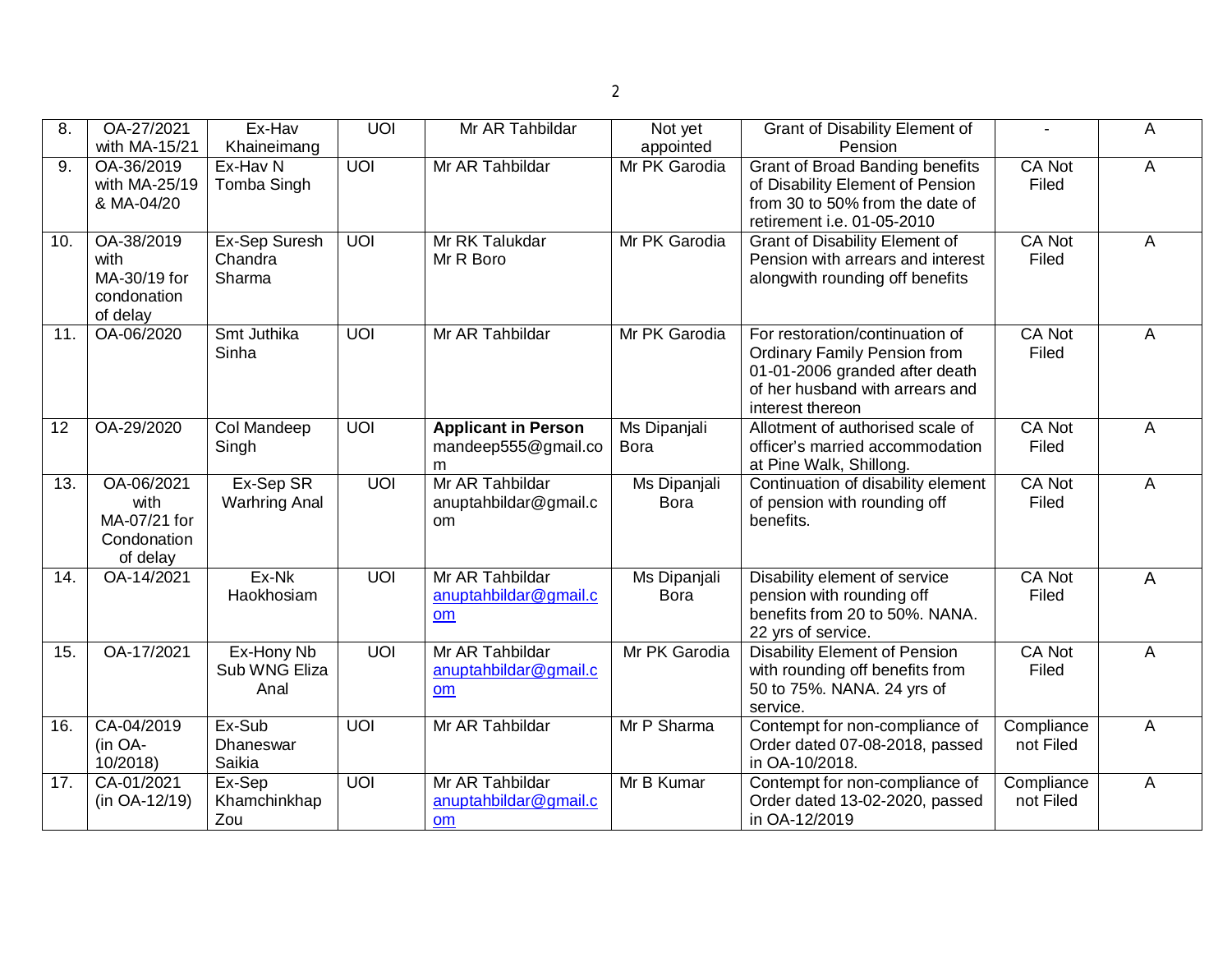| $\overline{18}$ . | OA-19/2021                                                      | Ex-Hav Suresh<br>Ch. Borah                          | <b>UOI</b>      | Mr AR Tahbildar<br>anuptahbildar@gmail.c<br>om            | Not yet<br>appointed        | <b>Disability Element of Pension</b><br>with rounding off benefits from<br>20 to 50%                                            | CA not filed                                                 | A                     |
|-------------------|-----------------------------------------------------------------|-----------------------------------------------------|-----------------|-----------------------------------------------------------|-----------------------------|---------------------------------------------------------------------------------------------------------------------------------|--------------------------------------------------------------|-----------------------|
| 19.               | MA(E)-13/21<br>(in OA-23/19)                                    | Ex-Sgt Ananta<br>Mahisaya Das                       | UOI             | Mr AR Tahbildar<br>anuptahbildar@gmail.c<br>om            | Mr PJ Barman                | Execution of Order dated 03-02-<br>2020, passed in OA-23/2019                                                                   | Reply not<br>filed                                           | $\overline{C}$        |
| 20.               | OA-21/2018                                                      | Smt Gina Gogoi                                      | <b>UOI</b>      | Mr Rajib Sarma<br>Ms Inakashi Deka                        | Ms Dipanjali<br><b>Bora</b> | <b>Grant of Family Pension after</b><br>death of applicant's husband                                                            | CA Filed &<br><b>Notice</b><br>issued by<br><b>Regd Post</b> | A                     |
| 21.               | CA-02/2021<br>(in OA-34/17)                                     | Capt Vyom<br>Kumar (Retd)                           | <b>UOI</b>      | Mr Rupam Jyoti<br>Sharma                                  | Mr B Kumar                  | Contempt for non-compliance of<br>Order dated 09-08-2019, passed<br>in OA-34/2017)                                              | Compliance<br><b>Report Filed</b>                            | A                     |
| $\overline{22}$ . | OA-16/2021                                                      | Smt D Zhiiloni                                      | UOI             | Mr AR Tahbildar<br>anuptahbildar@gmail.c<br>om            | Mr B Kumar                  | <b>Grant of Special Family Pension</b><br>from the date of demise of her<br>husband at Zion Hosp &<br>Research Centre, Dimapur. | <b>CA Filed</b>                                              | A                     |
| 23.               | OA-47/2019                                                      | Mrs Bharati<br>Konwar Devi                          | <b>UOI</b>      | Mr Ashim Chamuah<br>Mr PK Bhuyan<br>Mr SD Roy<br>Mr D Das | Mr P Sharma                 | <b>Grant of Family Pension after</b><br>death of applicant's husband                                                            | CA not filed                                                 | B                     |
| $\overline{24}$   | OA-57/2019<br>with MA-39/19                                     | Maj Aditya<br>Sharma                                | <b>UOI</b>      | Mr Manas Sarania<br>Mr SU Ahmed                           | Mr P Sharma                 | Refund/recovery of 15% of<br>salary amount granted towards<br>maintenance allowance to Resp<br>No <sub>6</sub>                  | CA not filed                                                 | A                     |
| $\overline{25}$   | CA-02/2020 in<br>OA-37/18                                       | $\overline{\text{Smt}}$<br>Yumlembam<br>Geeta Leima | UOI             | Mr AR Tahbildar<br>Mrs Pompi Dutta Dhar                   | Mr PK Garodia               | Contempt for willful violation of<br>Order dated 22-02-2019 passed<br>in OA-37/2018.                                            | CA Filed                                                     | A                     |
| $\overline{26}$   | OA-18/2020<br>with MA-11/20<br>(for<br>condonation<br>of delay) | Ex-Nk<br>Henkhosei Kuki                             | $\overline{U}$  | Mr AR Tahbildar<br>anuptahbildar@gmail.c<br>om            | Mr P Sharma                 | Disability Element of Pension for<br>third disability with rounding off<br>benefits from composite 60 to<br>75%                 | <b>CA Filed</b>                                              | A                     |
| $\overline{27}$ . | OA-56/2019                                                      | Ex-LAC<br>Dwipjyoti<br>Talukdar                     | $\overline{10}$ | Mr Abhishek Misra                                         | Mr P Sharma                 | Re-instatement into service with<br>consequental benefits                                                                       | CA filed<br>Rejoinder<br>not filed                           | $\overline{\text{C}}$ |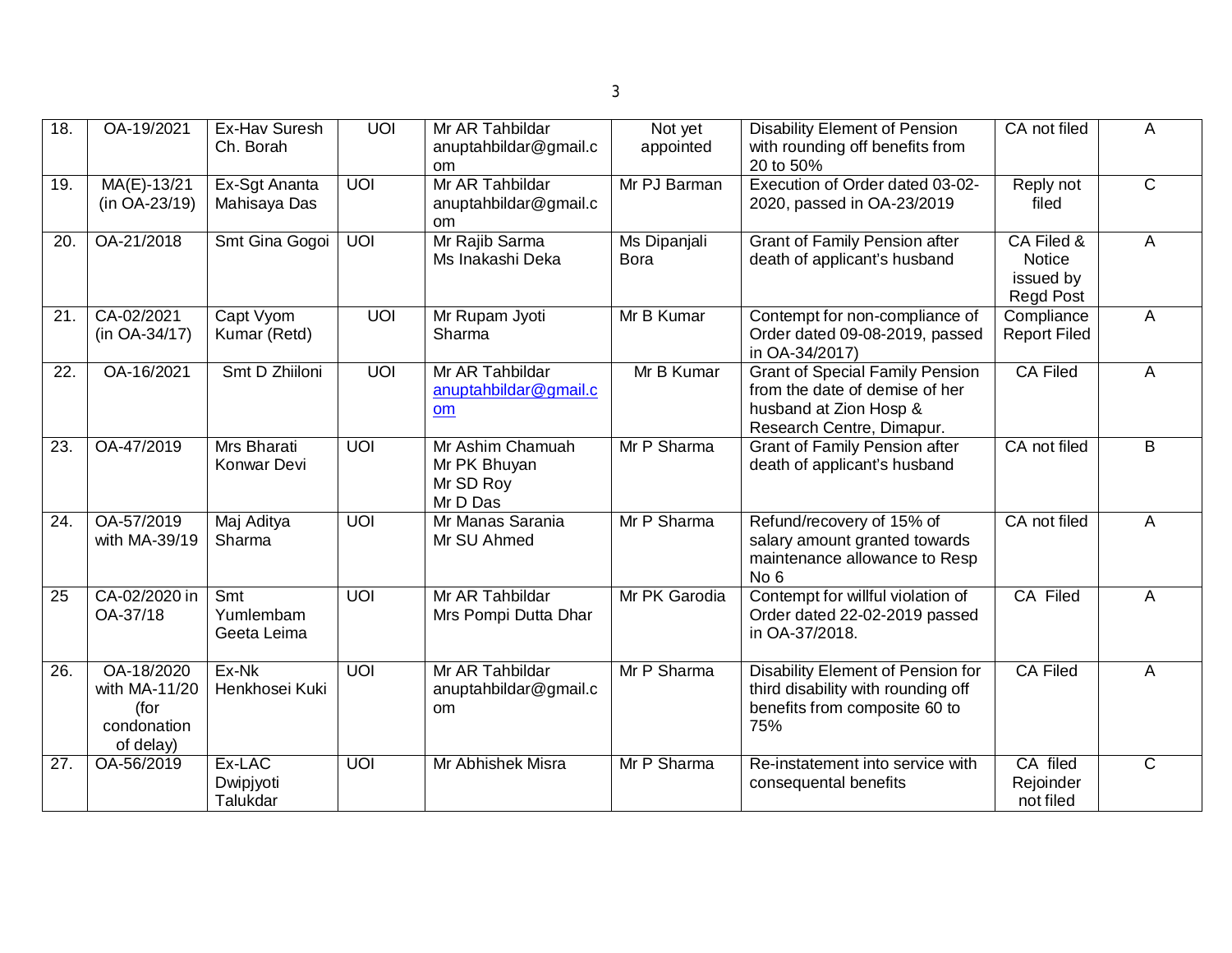| 28.               | OA-11/2020                                                      | Hav/Opr Rishi<br>Kesh Kumar              | UOI            | Mr B Pathak<br>Mr V Kumar<br>Mr R Thadani                                  | Mr B Kumar                         | For grant of promotion to the<br>rank of Nb Sub with cost of the<br>application.                                       | CA filed        | A |
|-------------------|-----------------------------------------------------------------|------------------------------------------|----------------|----------------------------------------------------------------------------|------------------------------------|------------------------------------------------------------------------------------------------------------------------|-----------------|---|
| 29                | OA-24/20 with<br>MA-16/2020<br>for<br>condonation<br>of delay   | Ex-Sep Loli<br>Mao                       | $\overline{U}$ | Mr AR Tahbildar<br>anuptahbildar@gmail.c<br><sub>om</sub>                  | Mr P Sharma                        | Revised rate of Service Pension<br>and arrears thereon.                                                                | CA Filed        | A |
| 30.               | OA-15/2021                                                      | Smt<br>Phalunching                       | $\overline{U}$ | Mr AR Tahbildar<br>anuptahbildar@gmail.c<br>om                             | Mr PJ Barman                       | <b>Grant of Special Family Pension</b><br>from the date of demise of her<br>husband at CH, Kolkata                     | <b>CA Filed</b> | A |
| 31.               | OA-18/2021<br>with<br>MA-12/21 for<br>condonation<br>of delay   | Ex-Hony Nb<br>Sub Uttam<br>Chandra Medhi | UOI            | Mr AR Tahbildar<br>anuptahbildar@gmail.c<br>om                             | <b>Ms Dipanjali</b><br><b>Bora</b> | <b>Disability Element of Pension</b><br>with rounding off benefits from<br>30 to 50%.                                  | <b>CA Filed</b> | A |
| 32.               | OA-03/2020<br>with<br>MA-02/20 (for<br>condonation<br>of delay) | Ex-Sep WS<br>Ringhlung Anal              | UOI            | Mr AR Tahbildar                                                            | Mr B Kumar                         | For continuation of disability<br>element of pension wef 10-03-<br>1992 with rounding off benefits<br>from 20 to 50%.  | <b>CA Filed</b> | A |
| 33.               | OA-02/21 with<br>MA-02/2021<br>for<br>condonation<br>of delay   | Sep Hriiziiwo                            | UOI            | Mr SP Thomas<br>Mr Puni Sani<br>Ms S Marysena                              | Mr PK Garodia                      | Re-instatement into service by<br>quashing the dismissal order<br>passed consequent upon<br>desertion approx 04 years. | CA Filed        | A |
| $\overline{34}$ . | OA-05/2021<br>with<br>MA-06/21 for<br>Condonation<br>of delay   | Ex-Nk Kolni<br>Anal                      | UOI            | Mr AR Tahbildar<br>anuptahbildar@gmail.c<br>om                             | Mr PK Garodia                      | <b>Disability Element of Pension</b><br>with rounding off benefits 60 to<br>75%. NANA. 16 yrs, 07 months<br>service.   | <b>CA Filed</b> | A |
| 35                | RA-02/21 with<br>MA-04/2021<br>for<br>condonation<br>of delay   | Smt Shashima<br>Kalita                   | $\overline{U}$ | Mr MJ Quadir<br>kamruzzaman.mira<br>@gamil.com<br>Mr K Mira<br>Mr SS Islam | <b>Ms Dipanjali</b><br><b>Bora</b> | Review of Order dated 14-12-16,<br>passed in OA-27/16.                                                                 | <b>CA Filed</b> | A |
| 36.               | OA-09/2021                                                      | Ex-Lnk<br>Mangeilian<br>Vaiphei          | $\overline{U}$ | Mr Manik Chanda<br>Mr Gaurab J Sharma                                      | Mr PK Garodia                      | <b>Disability Element of Pension</b><br>with rounding off benefits.                                                    | <b>CA Filed</b> | A |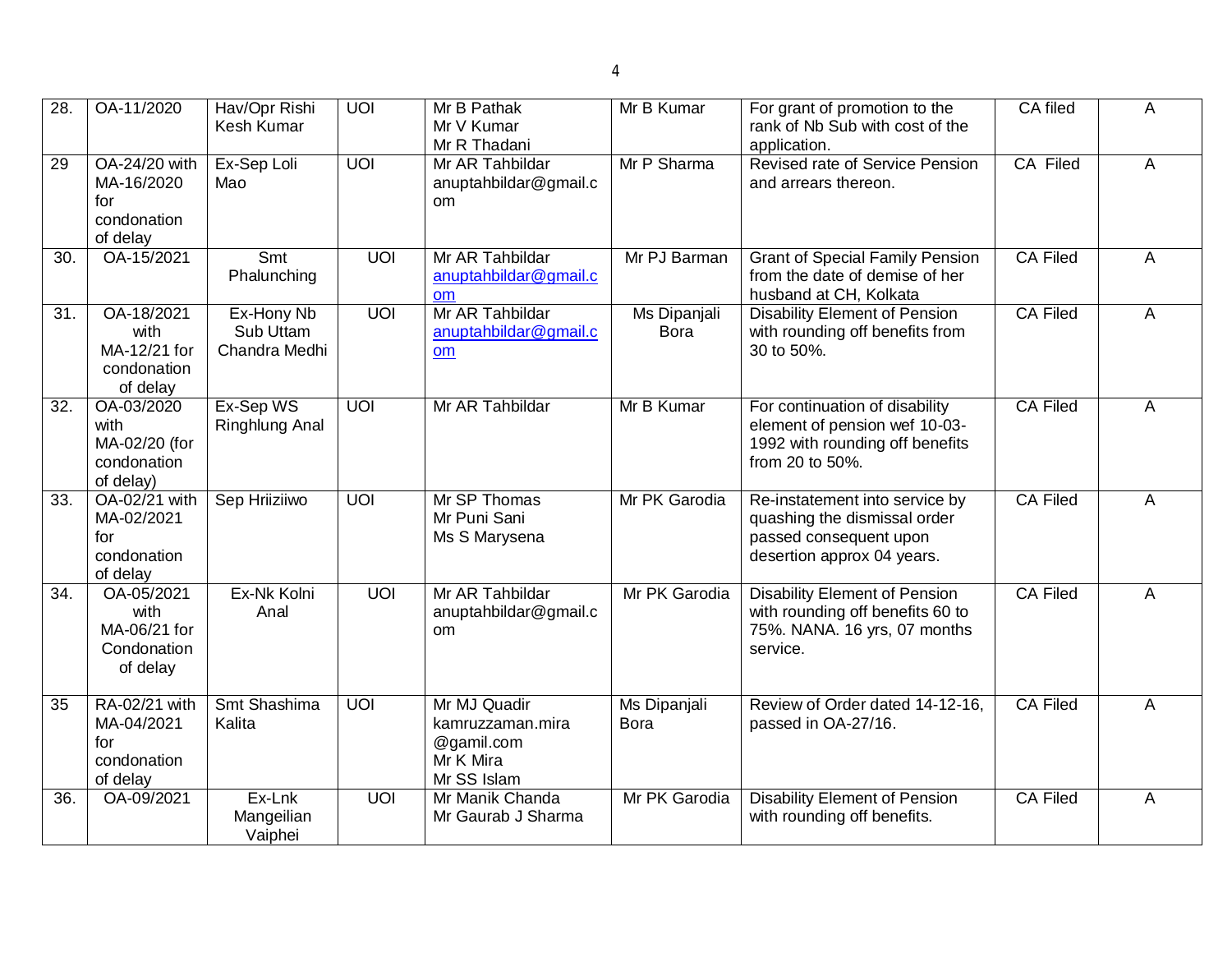| 37.               | OA-07/2021                                                    | Ex-Hony Nb<br>Sub Khamkho<br>Kam             | UOI | Mr AR Tahbildar<br>anuptahbildar@gmail.c<br>om                                                 | Mr B Kumar                  | <b>Disability Element of Pension</b><br>with rounding off benefits 20 to<br>50%. NANA. 24 yrs of service.                                                     | <b>CA Filed</b>                           | A |
|-------------------|---------------------------------------------------------------|----------------------------------------------|-----|------------------------------------------------------------------------------------------------|-----------------------------|---------------------------------------------------------------------------------------------------------------------------------------------------------------|-------------------------------------------|---|
| $\overline{38}$ . | OA-10/2021                                                    | $Ex-Nk$<br>Lalzathang                        | UOI | Mr AR Tahbildar<br>anuptahbildar@gmail.c<br>om                                                 | Mr B Kumar                  | <b>Disability Element of Pension</b><br>with rounding off benefits from<br>20 to 50%. NANA. 17 yrs of<br>service.                                             | <b>CA Filed</b>                           | A |
| $\overline{39}$ . | OA-11/2021<br>with<br>MA-09/21 for<br>condonation<br>of delay | <b>Ex-Rect Hulang</b><br><b>AK Roel Anal</b> | UOI | Mr AR Tahbildar<br>anuptahbildar@gmail.c<br>om                                                 | Mr PK Garodia               | <b>Disability Element of Pension</b><br>with rounding off benefits &<br>arrears thereon.                                                                      | <b>CA Filed</b>                           | A |
| 40.               | OA-13/2021<br>with<br>MA-10/21 for<br>condonation<br>of delay | Ex-Sep Jamkho<br>Gam                         | UOI | Mr AR Tahbildar<br>anuptahbildar@gmail.c<br>om                                                 | <b>Ms Dipanjali</b><br>Bora | Service element of disability<br>pension for service rendered in<br>DSC.                                                                                      | CA Filed                                  | A |
| 41.               | MA(Exe)-<br>01/2019                                           | Ex-Rfn Satish<br><b>Kumar Shukla</b>         | UOI | Mr Vipin Kumar                                                                                 | Ms Dipanjali<br><b>Bora</b> | For issue of execution order<br>towards willful and intentional<br>violation of this Hon'ble<br>Tribunal's Order dated 16-06-<br>2016 passed in OA(A)-29/2014 | Rejoinder<br>not filed                    | A |
| 42.               | OA-08/2019<br>with MA-05/19<br>for<br>condonation<br>of delay | Ex-Sep<br>Tiatemsu                           | UOI | Mr BB Gogoi<br>Mr RK Talukdar                                                                  | Mr PK Garodia               | Re-instatement into service by<br>quashing the Discharge Order<br>dated 12-11-2015                                                                            | Objection<br>on MA filed<br>CA not filed  | A |
| 43                | OA-28/20 with<br>MA-20/2020<br>for<br>condonation<br>of delay | Ex-Sep(MT)<br>Jahidul Islam                  | UOI | Mr Zahangir Hussain<br>(Legal Aid Counsel)<br>Mr Rupam Jyoti Sarma<br>advrjsarma@gmail.<br>com | Mr PJ Barman                | <b>Disability Element of Pension</b><br>and other consequental benefits<br>from the date of discharge.                                                        | <b>CA Filed</b><br>Rejoinder<br>not filed | A |
| 44.               | OA-27/2019                                                    | <b>Smt Tribeni</b><br>Deori                  | UOI | Mr Zahangir Hussain<br>(Legal Aid Counsel)<br>Mr Rupam Jyoti Sarma                             | Mr PK Garodia               | <b>Grant of Special Family Pension</b><br>instead of Ordinary Family<br>Pension with consequental<br>benefits from the date of death of<br>her husband.       | <b>CA Filed</b>                           | A |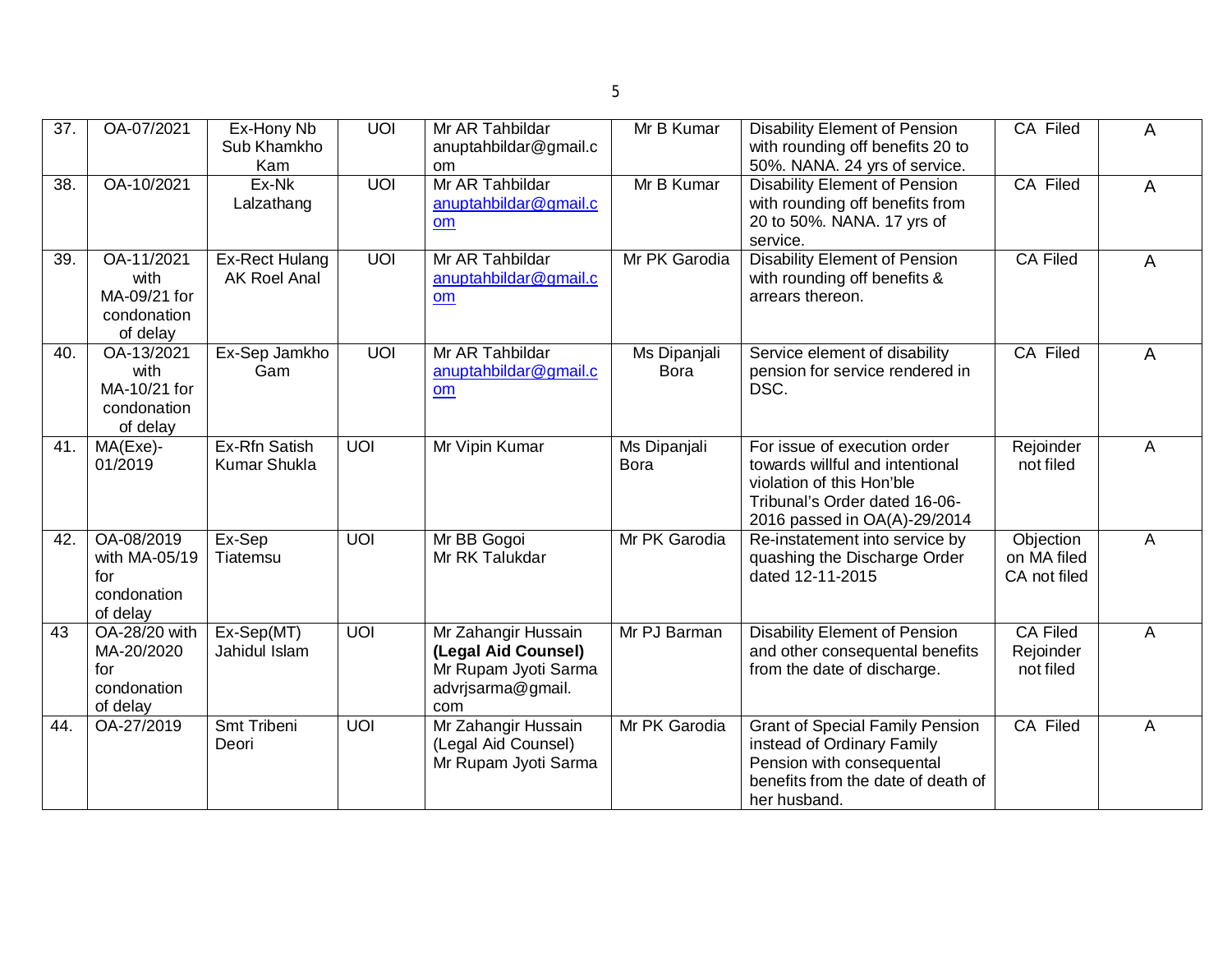| 45  | OA-39/19 with     | Ex-Hav         | $\overline{U}$ | Mr KC Gautam               | Ms Dipanjali  | <b>Grant of Service Pension by</b>                               | <b>CA Filed</b> | A              |
|-----|-------------------|----------------|----------------|----------------------------|---------------|------------------------------------------------------------------|-----------------|----------------|
|     | MA-31/2019<br>for | Vumkhanthang   |                | Mr M Halder<br>Mr BK Biswa | Bora          | condoning of approx 02 years<br>short fall of service. Applicant |                 |                |
|     | condonation       |                |                | Mr Jimmy Sangma            |               | discharged consequent to more                                    |                 |                |
|     | of delay          |                |                | Mr D Mekrisuh              |               | than 04 red ink awards.                                          |                 |                |
| 46. | OA-16/2019        | Ex-Hav Shibu   | <b>UOI</b>     |                            | Mr P Sharma   | Grant of revised rate of pay &                                   | CA Filed.       | A              |
|     |                   | Thampuran      |                |                            |               | pension with consequential                                       | No counsel      |                |
|     |                   |                |                |                            |               | benefits alongwith 12% interest                                  | engaged as      |                |
|     |                   |                |                |                            |               | thereon                                                          | yet.            |                |
| 47. | CA-01/2020        | Ex-Sep         | <b>UOI</b>     | Mr AR Tahbildar            | Mr B Kumar    | Contempt for non-compliance of                                   | Compliance      | A              |
|     | (in OA-           | Paokholun      |                |                            |               | Order dated 09-05-2018, passed                                   | Report filed.   |                |
|     | 05/2017)          |                |                |                            |               | in OA-05/2017.                                                   |                 |                |
| 48. | OA-44/2018        | Smt            | $\overline{U}$ | Mr Anil Rinliana           | Ms Dipanjali  | <b>Grant of Family Pension to</b>                                | <b>CA Filed</b> | A              |
|     |                   | Lalbiaksangi   |                | Malhotra & Associates      | <b>Bora</b>   | widowed daughter                                                 |                 |                |
| 49. | OA-45/2018        | Smt Nupuii     | <b>UOI</b>     | Mr Anil Rinliana           | Mr B Kumar    | <b>Grant of Family Pension to</b>                                | <b>CA Filed</b> | A              |
|     |                   | Renghlei       |                | Malhotra & Associates      |               | dependent daughter                                               |                 |                |
| 50. | OA-46/2018        | Smt            | $\overline{U}$ | Mr Anil Rinliana           | Mr PJ Barnam  | <b>Grant of Family Pension to</b>                                | <b>CA Filed</b> | A              |
|     |                   | Vanlalremruati |                | Malhotra & Associates      |               | dependent daughter                                               |                 |                |
| 51. | OA-19/2020        | Ex-Hony Nb     | <b>UOI</b>     | <b>MR AR Tahbildar</b>     | Mr PJ Barman  | Grant of revised rate of service                                 | Objection       | A              |
|     |                   | Sub NL         |                |                            |               | pension to th rank of Hony Nb                                    | not filed       |                |
|     |                   | Angkhun Anal   |                |                            |               | Sub                                                              |                 |                |
| 52. | OA-50/2019        | Ex-Sep         | $\overline{U}$ | Mr AR Tahbildar            | Mr P Sharma   | <b>Grant of Broad Banding Benefits</b>                           | <b>CA Filed</b> | A              |
|     |                   | Mangpu         |                |                            |               | of Disability Element of Pension                                 |                 |                |
|     |                   |                |                |                            |               | for the intervening period from                                  |                 |                |
| 53. | OA-24/2016        | Sri Ashish     |                | Mr P Mahanta               |               | 01-01-1996 to 31-12-2015<br>For re-instatement into service      |                 | $\overline{C}$ |
|     |                   |                | <b>UOI</b>     | Mr A Khound                | Mr B Kumar    |                                                                  | Pleading        |                |
|     |                   | Prasad         |                | Mr RB Gohain               |               | by quashing the discharge order                                  | Complete        |                |
| 54. | $OA(A) - 54/$     | Ex-Nk          | <b>UOI</b>     | Mr Jalaluddin              | Mr PK Garodia | Grant of Service Pension by                                      | -do-            | A              |
|     | 2016              | Paongam        |                | Mr Juno Rahman             |               | quashing the verdict of SCM                                      |                 |                |
|     |                   |                |                |                            |               |                                                                  |                 |                |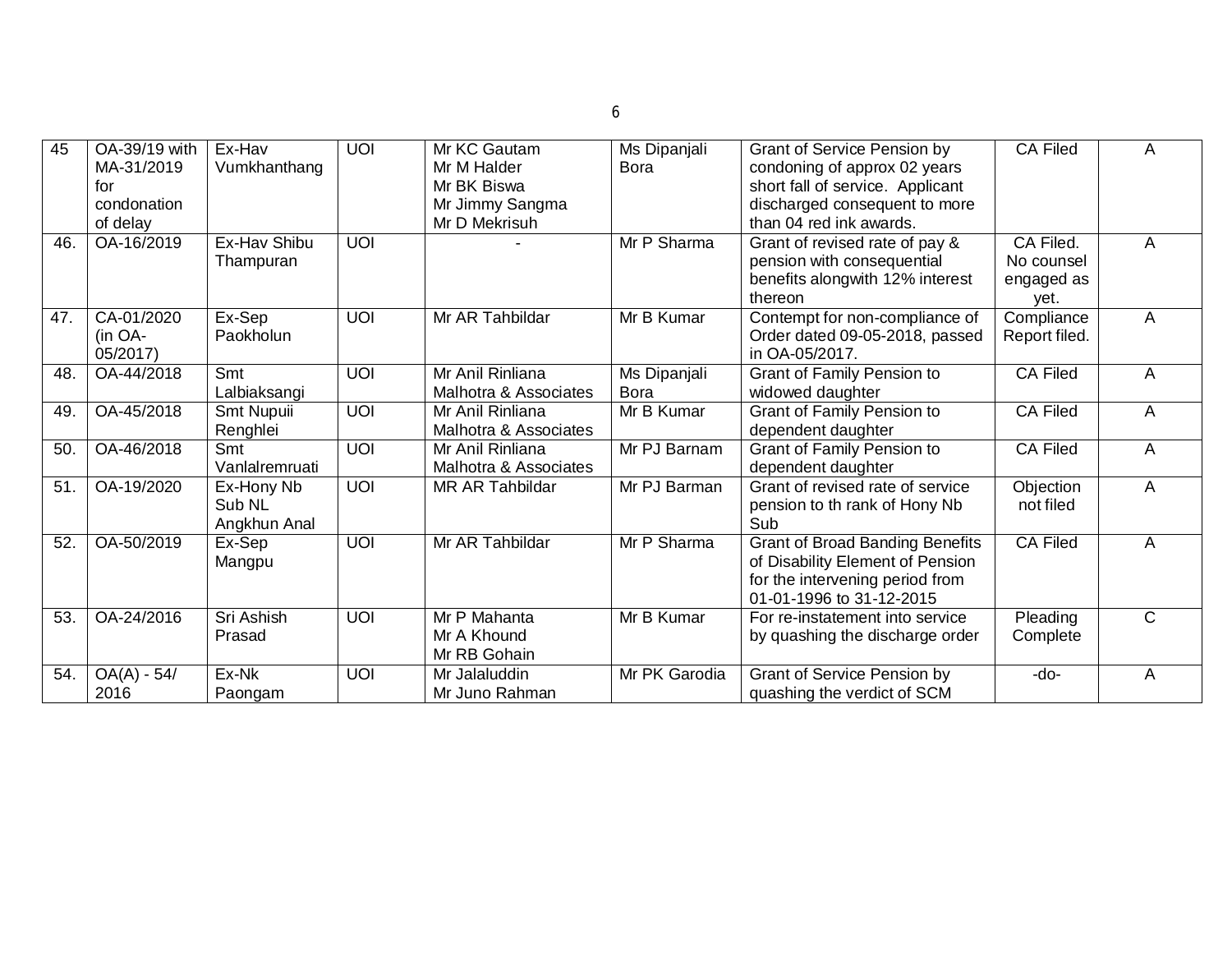| 55. | OA-03/2017                        | Ex-Sep David<br>Manga                      | <b>UOI</b>     | Mr KC Gautam<br>Mr D Gangte                                                           | Mr B Kumar                         | For re-instatement into service<br>with consequntal benefits by<br>quashing the discharge order | Pleading<br>Complete                                                                                           | A              |
|-----|-----------------------------------|--------------------------------------------|----------------|---------------------------------------------------------------------------------------|------------------------------------|-------------------------------------------------------------------------------------------------|----------------------------------------------------------------------------------------------------------------|----------------|
| 56. | OA-20/2017                        | Sub/Clk(SD)<br>Raghunath Das<br>Viswakarma | UOI            | Mr Bijan Chakraborty<br>Mrs P Hazarika                                                | Mr PK Garodia                      | For initiation of ACR by Section<br>Officer instead of Group Offr                               | $-do-$                                                                                                         | A              |
| 57. | OA-18/2018                        | Lnk Jongshi Ao                             | <b>UOI</b>     | Mr Manas Sarania<br>Md Sarif Uddin Ahmed<br>Ms Imtisangla Keitzar<br>Mr Bitupan Deuri | Mr P Sharma                        | For grant of Service and<br><b>Disability Pension</b>                                           | -do-                                                                                                           | A              |
| 58. | OA-22/2018                        | Ex-Cpl Mohit<br>Pantola                    | $\overline{U}$ | Mrs Rita Devi<br>Mr AR Tahbildar                                                      | Ms Dipanjali<br><b>Bora</b>        | For re-instatement into service<br>by quashing the discharge order                              | -do-                                                                                                           | $\overline{C}$ |
| 59. | OA-40/2018                        | LAC LD Singh                               | $\overline{U}$ | Mrs Rita Devi<br>Mr AR Tahbildar                                                      | Mr PK Garodia                      | Grant of Disability Pension with<br>broad banding benefits                                      | -do-                                                                                                           | $\overline{C}$ |
| 60. | TA-03/2019<br>with MA-<br>38/2019 | Smt Hela Rani<br>Das                       | $\overline{U}$ | Mr Nurul Haque<br>Mazumdar (Appeared<br>before the Ld Civil<br>Judge, Hailakandi)     | Ms Dipanjali<br><b>Bora</b>        | <b>Grant of Family Pension</b>                                                                  | <b>CA Filed</b><br>applicant<br>also info<br>regarding tfr<br>of her appln<br>to this<br>Hon'ble<br><b>AFT</b> | A              |
| 61. | OA-06/2019                        | Ex-Sep Barun<br>Rajbongshi                 | <b>UOI</b>     | Mrs Rita Devi<br>Mr AR Tahbildar                                                      | Mr PK Garodia                      | <b>Grant of Disability Pension</b>                                                              | Pleading<br>Complete                                                                                           | A              |
| 62. | OA-13/2019                        | Ex-Sub SN<br>Angpol<br>Lamkang Naga        | UOI            | Mr AR Tahbildar                                                                       | Mr PK Garodia                      | Grant of revised rate of Service<br>Pension at par pre Jul 2014<br>retirees                     | -do-                                                                                                           | A              |
| 63. | OA-15/2019                        | Mrs Sonabi<br>Begum                        | UOI            | Mr Zahangir Hussain<br>(Legal Aid Counsel)<br>Mr Moynul Hoque                         | Mr PJ Barman                       | <b>Grant of Family Pension</b>                                                                  | -do-                                                                                                           | A              |
| 64. | OA-34/2019                        | Ex-Sep Lallian<br>Chin                     | UOI            | Mr AR Tahbildar                                                                       | Mr B Kumar                         | For continuation of Disability of<br>Pension with rounding off<br>benefits.                     | -do-                                                                                                           | A              |
| 65  | OA-40/2019                        | Ex-Sub Jonati<br>Anal                      | UOI            | Mr AR Tahbildar                                                                       | <b>Ms Dipanjali</b><br>Bora        | Grant of revised rate of Service<br>Pension at par OROP                                         | $-do-$                                                                                                         | $\overline{A}$ |
| 66. | OA-41/2019                        | Ex-Sep Gin<br>Khan Khup                    | $\overline{U}$ | Mr AR Tahbildar                                                                       | <b>Ms Dipanjali</b><br><b>Bora</b> | <b>Grant of Disability Element of</b><br>Pension with rounding off<br>benefits                  | -do-                                                                                                           | A              |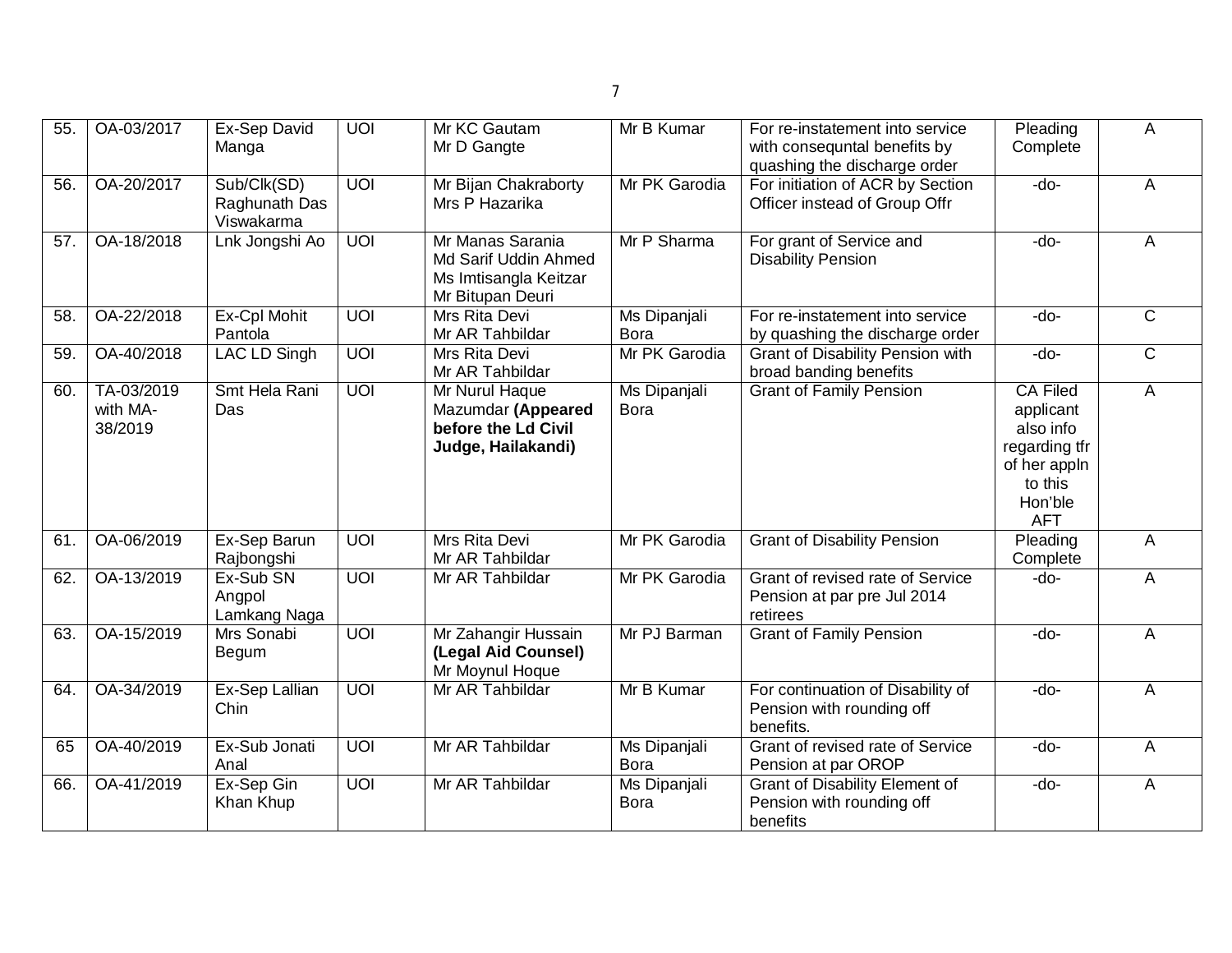| 67.             | OA-42/2019<br>with MA-32/19 | Ex-Cfn Sheinal<br><b>Bungden Anal</b>   | <b>UOI</b>      | Mr AR Tahbildar                                   | Ms Dipanjali<br>Bora               | <b>Grant of Disability Element of</b><br>Pension with rounding off<br>benefits                               | Pleading<br>Complete | A                      |
|-----------------|-----------------------------|-----------------------------------------|-----------------|---------------------------------------------------|------------------------------------|--------------------------------------------------------------------------------------------------------------|----------------------|------------------------|
| 68.             | OA-43/2019                  | Ex-Sub WS<br>Wangam Anal                | <b>UOI</b>      | Mr AR Tahbildar                                   | Ms Dipanjali<br><b>Bora</b>        | Grant of revised rate of Service<br>Pension at par pre 01-08-2014<br>retirees                                | -do-                 | A                      |
| 69              | OA-45/2019                  | Ex-Sub<br>Langzathang                   | $\overline{U}$  | Mr AR Tahbildar                                   | Mr PK Garodia                      | Grant of revised rate of Service<br>Pension at par pre 01-08-2014<br>retirees                                | $-do-$               | A                      |
| 70.             | OA-48/2019<br>with MA-33/19 | Ex-Rect<br><b>Enamul Hoque</b>          | <b>UOI</b>      | Mr Abdul Kalam Azad<br>Mr Matiur Rahman           | Mr PJ Barman                       | For re-instatement into service<br>by quashing the discharge order                                           | $-do-$               | A                      |
| 71.             | OA-52/2019<br>with MA-35/19 | Ex-Nk(TS)<br><b>Tinkho Lal</b>          | $\overline{U}$  | Mr AR Tahbildar                                   | Mr PK Garodia                      | <b>Grant of Disability Element of</b><br>Pension with rounding off<br>benefits                               | -do-                 | A                      |
| 72.             | OA-54/2019<br>with MA-36/19 | Ex-Nk PS<br>Angshung Anal               | $\overline{10}$ | Mr AR Tahbildar                                   | Mr B Kumar                         | <b>Grant of Disability Element of</b><br>Pension with rounding off<br>benefits                               | $-do-$               | A                      |
| $\overline{73}$ | OA-01/2020                  | Ex-Sub<br>Lalrokhum                     | $\overline{10}$ | Mr AR Tahbildar                                   | <b>Ms Dipanjali</b><br><b>Bora</b> | Grant of revised rate of service<br>pension at par 7 <sup>th</sup> CPC                                       | $-do-$               | $\overline{A}$         |
| 74.             | OA-02/2020<br>with MA-01/20 | Ex-Hav<br>Fimsanglian<br>Hmar           | $\overline{10}$ | Mr AR Tahbildar                                   | Mr B Kumar                         | <b>Grant of Disability Element of</b><br>Pension with rounding off<br>benefits                               | $-do-$               | A                      |
| 75.             | OA-08/2020<br>with MA-05/20 | Ex-Cfn Lila<br>Kanta Sharma             | <b>UOI</b>      | Mr Mintu Saikia                                   | Mr PJ Barman                       | <b>Grant of Service Pension on</b><br>rendering 03 yrs & 18 days<br>service and discharged on med<br>ground  | $-do-$               | A                      |
| 76.             | OA-17/2019<br>with MA-29/19 | Ex-Nk Nizam<br><b>Uddin</b><br>Mazumdar | <b>UOI</b>      | Mr AR Sikdar<br>Mr N Ahmed<br>Mr A Ali            | Mr P Sharma                        | <b>Grant of Service Pension and</b><br>consequntal benefits after having<br>served for more than 15 years    | $-do-$               | A                      |
| 77.             | OA-09/2020                  | Ex-Rfn Sameer<br>Gurung                 | UOI             | Mr AR Tahbildar                                   | Mr PJ Barman                       | For re-instatement into service<br>by quashing the discharge order                                           | $-do-$               | Assam<br><b>Rifles</b> |
| 78.             | OA-10/2020<br>with MA-06/20 | Smt Shyanda<br>Rani Khatun              | <b>UOI</b>      | Ms Alakananda<br>Chakrabarty<br>Ms Mithu Dasgupta | Mr B Kumar                         | Grant of Family Pension to the<br>applicant who claim herself as<br>2 <sup>nd</sup> wife of deceased soldier | $-do-$               | A                      |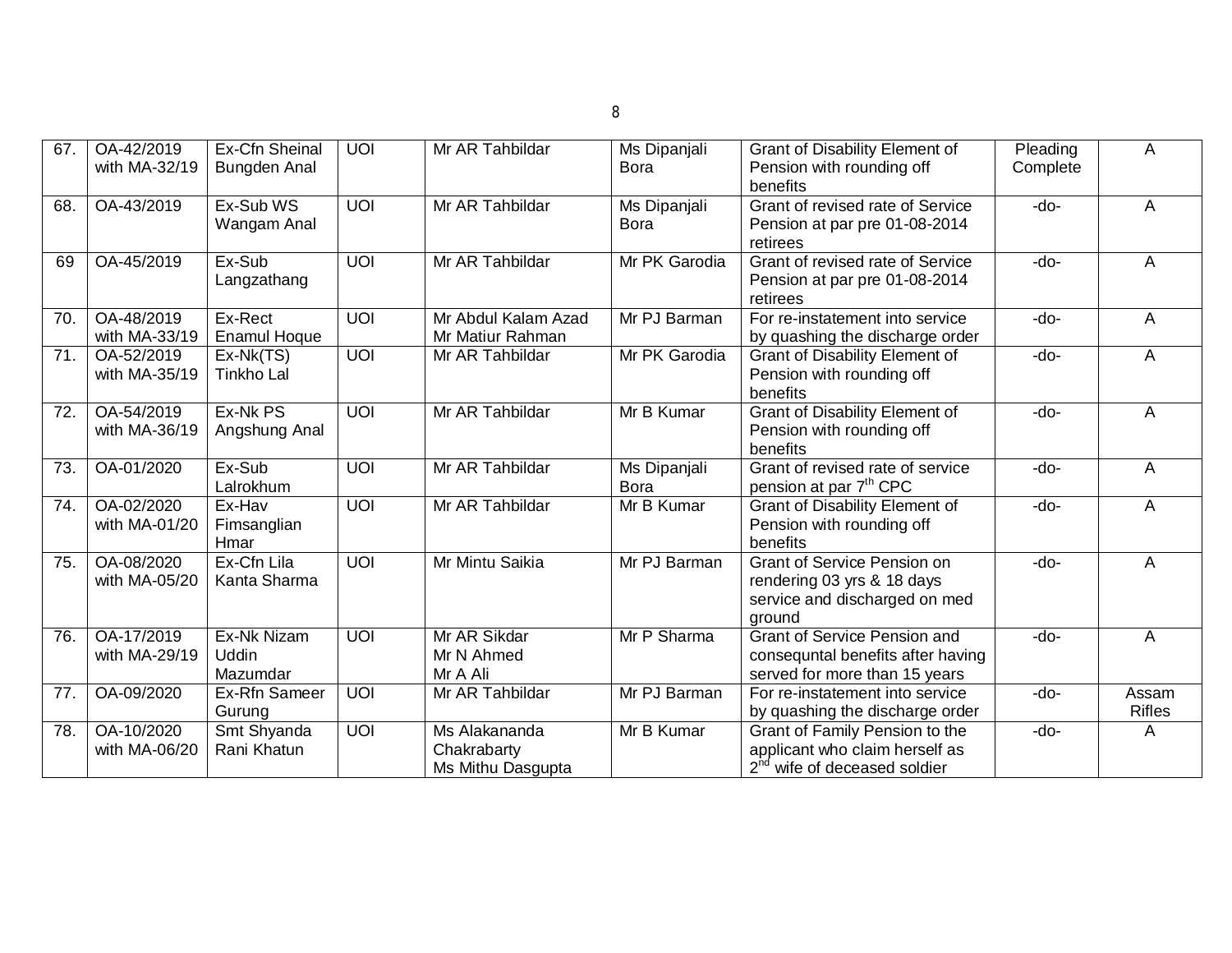| 79  | OA-21/2019                  | Ex-Cfn Ranjit<br>Gohain                  | $\overline{U}$ | Mr AR Tahbildar                                                   | Mr PJ Barman                | <b>Grant of Disability Element of</b><br>Pension                               | Pleading<br>Complete | A |
|-----|-----------------------------|------------------------------------------|----------------|-------------------------------------------------------------------|-----------------------------|--------------------------------------------------------------------------------|----------------------|---|
| 80  | OA-37/2019<br>with MA-26/19 | Ex-Nk Dipak Kr<br>Barman                 | UOI            | Mr AR Tahbildar                                                   | Mr B Kumar                  | <b>Grant of Disability Element of</b><br>Pension                               | -do-                 | A |
| 81. | OA-44/2019                  | Ex-Sub BD<br>Jacob Anal                  | $\overline{U}$ | Mr AR Tahbildar                                                   | Mr PK Garodia               | -do                                                                            | -do-                 | A |
| 82. | OA-51/2019                  | Smt Minneng<br>Sitlhou                   | UOI            | Mr S Pfokrelo<br>Mr Pni Sani<br>Miss AK Victoria<br>Miss Marysena | Mr B Kumar                  | <b>Grant of Family Pension after</b><br>death of applicant's husband           | $-do-$               | A |
| 83. | OA-55/2019<br>with MA-37/19 | Ex-Hav <sub>R</sub><br>Thumgaland        | UOI            | Mr AR Tahbildar                                                   | Ms Dipanjali<br><b>Bora</b> | <b>Grant of Disability Element of</b><br>Pension with rounding off<br>benefits | $-do-$               | Α |
| 84. | OA-61/2019<br>with MA-40/19 | Ex-Hav Nule<br>Daniel Anal               | UOI            | Mr AR Tahbildar                                                   | Mr B Kumar                  | <b>Grant of Disability Element of</b><br>Pension with rounding off<br>benefits | $-do-$               | A |
| 85. | OA-07/2020                  | Ex-Nb Sub<br><b>Ritam Chandra</b><br>Dey | $\overline{U}$ | Mr DN Sarma<br>Mr Gaurab J Sharma                                 | Mr PK Garodia               | <b>Grant of Disability Element of</b><br>Pension with rounding off<br>benefits | $-do-$               | A |
| 86  | OA-12/2020                  | Ex-Hony Nb<br>Sub A Losu<br>Mao          | <b>UOI</b>     | Mr AR Tahbildar                                                   | Mr B Kumar                  | <b>Grant of Borad Banding benefits</b><br>of Disability Pension                | $-do-$               | A |
| 87. | OA-13/2020<br>with MA-09/20 | <b>Ex-Hav Neilal</b><br>Vaiphei          | $\overline{U}$ | Mr AR Tahbildar                                                   | Mr B Kumar                  | Grant of Disability Element of<br>Pension with rounding off<br>benefits        | $-do-$               | A |
| 88. | OA-16/2020                  | Ex-Nk(TS) D<br>Adani                     | $\overline{U}$ | Mr AR Tahbildar                                                   | Mr PJ Barman                | <b>Grant of Broad Binding benefits</b><br>of Disability Element                | -do-                 | A |
| 89. | OA-17/2020<br>with MA-10/20 | Ex-Sub<br>Henkholal<br>Haokip            | <b>UOI</b>     | Mr AR Tahbildar                                                   | Mr P Sharma                 | Grant of Disability Element of<br>Pension with rounding off<br>benefits        | -do-                 | A |
| 90. | OA-20/2020<br>with MA-12/20 | Ex-Sub<br>Thangkhan Pao<br>Joute         | UOI            | Mr AR Tahbildar                                                   | Ms Dipanjali<br><b>Bora</b> | <b>Grant of Disability Element of</b><br>Pension with rounding off<br>benefits | -do-                 | A |